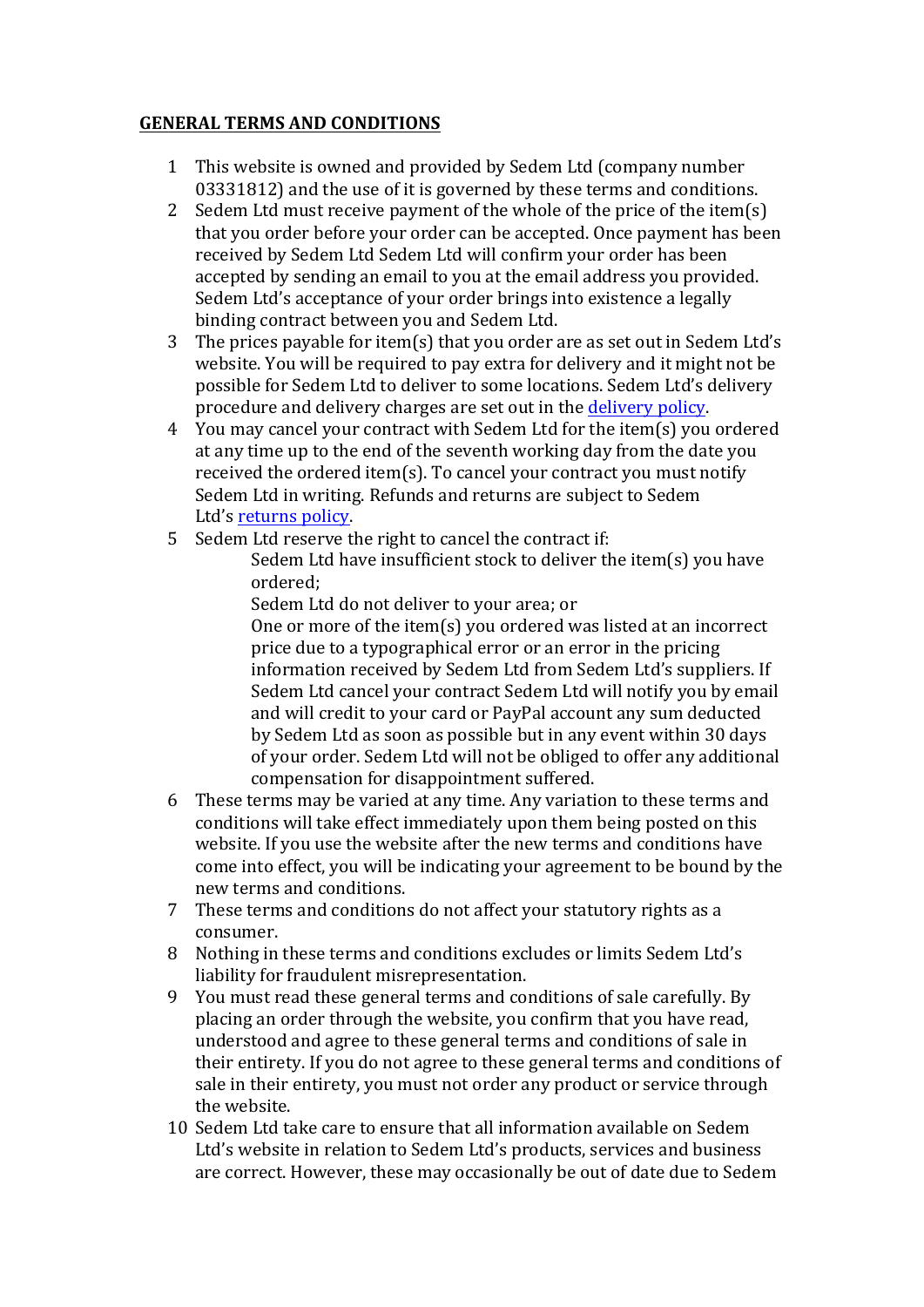Ltd's continual development of the site. Items which offer information and advice have been prepared for guidance only and are not suitable for professional, legal or medical advice and should not be used as such. Always contact your GP or government body for accurate up to date information of this nature directly. To the fullest extent permitted by the law Sedem Ltd disclaims all warranties of any kind with respect to the content of this website.

- 11 Unless otherwise stated, the materials on this website are directed solely at consumers who access this website from the United Kingdom. Any contract between you and Sedem Ltd, whether for use of the site or in relation to the purchase of products or services through the site will be governed by the laws of England and Wales and all parties submit to the non-exclusive jurisdiction of the English Courts. If any provision of these terms and conditions shall be unlawful, void or for any reason enforceable then that provision shall be deemed severed and shall not affect the validity and enforceability of the remaining provisions
- 12 Sedem Ltd will not be liable for any loss or damage in negligence, contract or otherwise where there is no breach of a legal duty of care owed to you by Sedem Ltd, where the loss or damage is not a reasonably foreseeable result of any such breach or where any loss or damage or increase in loss or damage results from a breach by you of these terms and conditions.
- 13 The exclusions of liability set out in these terms and conditions shall not apply to any damages arising from death or personal injury caused by the negligence of Sedem Ltd or any of their employees or agents.
- 14 Risk and title in the products will pass to you when they are dispatched by Sedem Ltd to you, from the UK and you acknowledge and agree to be responsible for complying with any restrictions around the receipt and use by you of the products.
- 15 Some links on this website may direct you to other websites not under the control of Sedem Ltd. On activation of these links, you will leave the Sedem Ltd website. Sedem Ltd will not accept liability or responsibility for material(s) on any website which is not under Sedem Ltd's control.
- 16 Any third party web site, other than the ones permitted, that links to this web site must not: - create a frame or any other browser or border environment around the content of this site; - imply that Sedem Ltd is endorsing it or its products or services. Sedem Ltd expressly reserves the right to request that any link in breach of these terms be removed and to take whatever other action it deems appropriate.
- 17 Sedem Ltd do not give any assurance that the materials provided or available to you on or through this website are suitable for your requirements or that they will be secure, error or virus free and Sedem Ltd will have no liability in respect of those materials.
- 18 You must be over 18 in order to use this site.
- 19 You must provide details which are true when registering with this website. It is your responsibility to keep your password and login details secure in order to protect them from misuse.
- 20 This website is provided free of charge and Sedem Ltd make no guarantee that it will be uninterrupted or error free. Sedem Ltd cannot accept liability for any loss or damage arising as a result of problems with access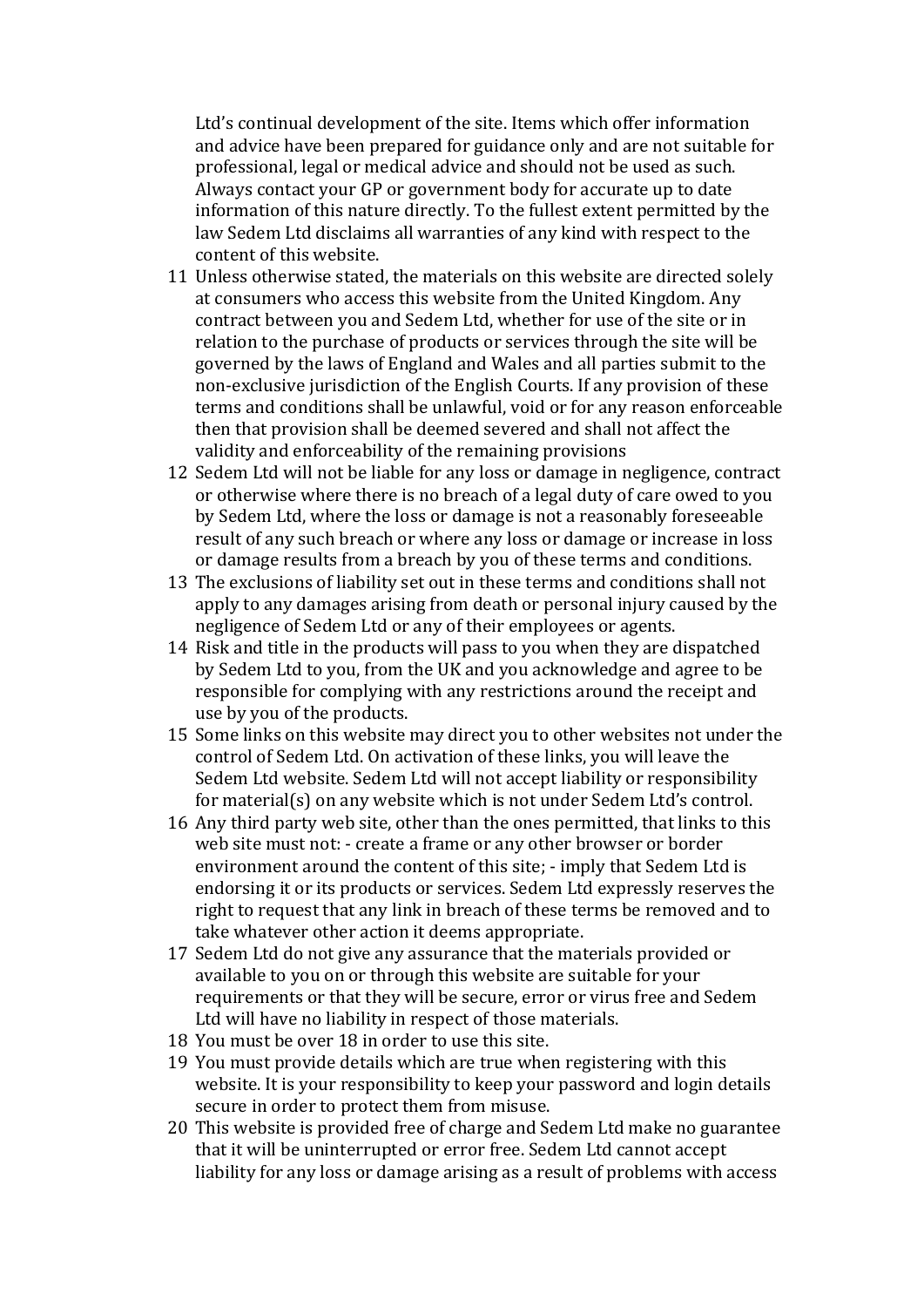to the website. Sedem Ltd reserve the right to modify, suspend or withdraw the whole or any part of the website or any of its content at any time without notice and without incurring any liability.

- 21 Sedem Ltd may at times monitor content and activity on this website. Should Sedem Ltd suspect that you may be in breach of these terms and conditions, Sedem Ltd may take any action which Sedem Ltd consider appropriate including terminating or suspending your access, attaching conditions and/or notifying regulators or authorities of your activities.
- 22 All offers on this site are subject to availability and while stocks last.
- 23 Sedem Ltd may from time to time run promotions, competitions and free prize draws on this website. These are subject to additional terms that will be made available at the time of the promotion, competition or free prize draw.
- 24 Only one discount voucher or offer code may be used for any single order.
- 25 You acknowledge and agree to be bound by the terms of Sedem Ltd's privacy policy.
- 26 Unless otherwise expressly stated in these terms and conditions, all notices from you to Sedem Ltd must be in writing and sent to Sedem Ltd's contact address at Sedem House, 66-74 Stanley Road, Liverpool L5 2QA and all notices from Sedem Ltd to you will be displayed on this website from time to time.
- 27 Sedem Ltd shall have no liability to you for any failure to deliver item(s) you have ordered or any delay in doing so or for any damage or defect to item(s) delivered that is caused by any event or circumstance beyond the reasonable control of Sedem Ltd including, without limitation, strikes, lock-outs and other industrial disputes, breakdown of systems or network access, flood, fire, explosion or accident.
- 28 These terms and conditions, together with Sedem Ltd's current website prices, delivery policy, returns policy, contact details and privacy policy, set out the whole of the agreement relating to the supply of the item(s) to you by Sedem Ltd. Nothing said by any sales person on Sedem Ltd's behalf should be understood as a variation of these terms and conditions or as an authorised representative about the nature or quality of any item(s) offered for sale by Sedem Ltd.

## **Prescription Service**

- 1 Sedem Ltd cannot legally dispense any medication until Sedem Ltd are in receipt of either a paper prescription which has been signed by a prescribing doctor or an electronic prescription which has been digitally signed by a prescribing doctor. No prescription order placed by you will be binding on Sedem Ltd until Sedem Ltd have confirmed the order to you by email or in writing. Sedem Ltd reserves the right to reject any order.
- 2 It is your responsibility to provide accurate information and not make a false declaration in relation to your eligibility for free prescriptions and to confirm that you are either eligible for free prescriptions or that you have a pre-paid prescription certificate
- 3 If you wish to cancel an order for a prescription, you must contact Sedem Ltd promptly prior to posting your prescription. Once the prescription has been received by Sedem Ltd, Sedem Ltd will process your